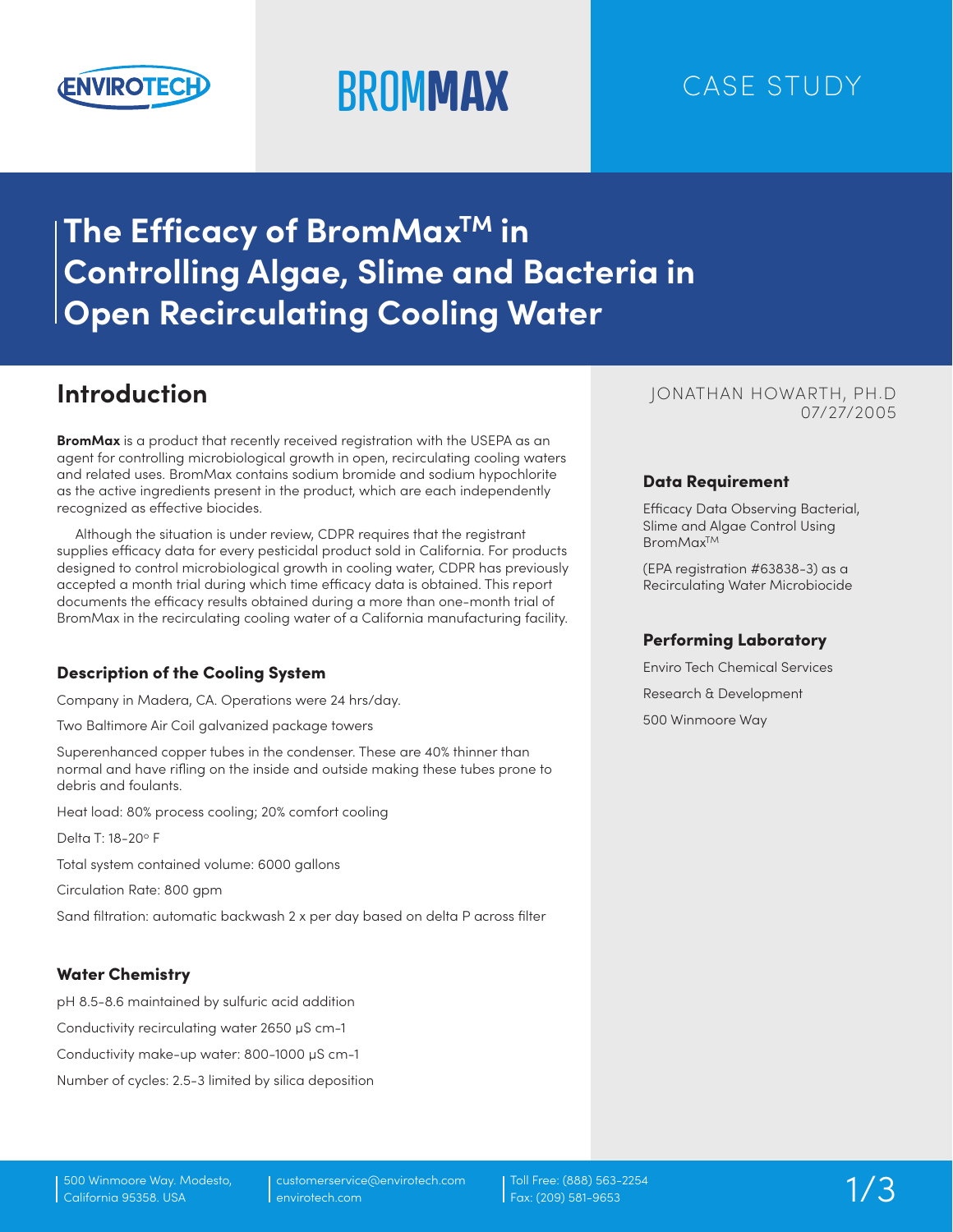

#### Previous Biocide Program

Bromine (BCDMH) tablets continuous feed Consumption 40 lb/week Frequency of filling feeder 2 x per week Isothiazolone slimicide: 2 x per week for 1 hour (16 lbs/week)

#### BromMax Biocide Program

Continuous low level addition 0.1-0.5 ppm (as total chlorine)

Consumption: 8.2 lbs per day (56 lbs/week)

Frequency of replacing drum: Once every 74 days

Isothiazolone slimicide: discontinued

#### Objectives:

Perform aerobic plate counts to confirm bacterial control Visually observe for changes in algae or slime growth

#### Length of Trial:

May 1-July 1, 2005

#### Results and Discussion

Upon discontinuing the previous biocide program, a 55 gallon drum of BromMax was placed in position. A LMI diaphragm pump was used to continuously dose the cooling water at the manifold to the recirculating pumps feeding cold water from the basins to the hot side.

The original target dose was less than 0.5 ppm as total chlorine but this would be lowered to improve the economics of the program provided adequate microbiological control was maintained. All sampling was performed on the hot return side prior to entering the cooling tower.

The plant was visited at least once per week for the next six weeks. At each visit, the recirculating water was sampled and immediately analyzed for halogen using DPD (using total chlorine pillow packs) methodology in conjunction with a Hach 46700 pocket colorimeter for total chlorine.

Immediately after sampling, the test solution was neutralized with sodium metabisulfite by adding 0.5 ml per 99.5 ml of sample using a freshly prepared 10% stock solution of sodium metabisulfite. Subsequently we performed direct plating or a serial dilution at 10-1 with sterile Butterfield's buffer using sterile 1 and 10 ml pipettes as necessary. Samples and controls were plated in duplicate, and the average of each set was reported. If a duplicate set varied by more than 20% the results were discounted. A duplicate set of plates was performed at each dilution range, one with and one without the neutralizing solution.

The plates for the general aerobic bacteria were plated in duplicate in 2 ways: both as-is, and using a 10-1 dilution in Butterfield's buffer. All samples that were undiluted were pH adjusted prior to plating with sterile 1N HCl2 to a pH of 6.6-7.2. All plates were innoculated with 1 ml of test solution and the results are expressed as colony forming units per milliliter (CFU/ ml). All samples were plated onto 3M Petrifilm 'AC' for aerobic bacteria. Upon returning to the laboratory a couple of hours later, the Petrifilms were placed in an incubator set to 35 o C and then enumerated 48 hours later using a standard colony counter.

Table I summarizes the results of these measurements on cooling water samples obtained on the dates listed in the table.

#### **TABLE I**

| Date    | Log $_{10}$ CFU/ml         | Total CI <sub>2</sub> /ppm |
|---------|----------------------------|----------------------------|
| 5/9/05  | 3.6                        | 1.05                       |
|         | (Discontinue bromine tabs) |                            |
| 5/16/05 | 3.0                        | 0.46                       |
| 5/20/05 | < 2.0                      | 0.16                       |
| 6/2/05  | < 2.0                      | 0.55                       |
| 6/6/05  | 3.1                        | 0.40                       |
| 6/13/05 | 2.6                        | 0.10                       |
| 6/20/05 | N.M                        | 0.10                       |
| 6/27/05 | 2.3                        | 0.11                       |
|         |                            |                            |

N.M. = Not Measured

 $Cl2$  reading  $x 2.25 =$  total bromine

Many water treatment companies do aerobic plate count measurements on the bulk recirculating water to gauge the microbiological effectiveness of the chemical treatment programs they are using. A widely used rule of thumb in these circles, is that provided the aerobic plate counts are at less than  $4$ -log<sub>10</sub> CFU/ml, then the water is considered to be under satisfactory microbiological control. The data in Table I would indicate that the water was under excellent microbiological control at all times during the BromMax trial because the aerobic plate counts never exceeded 3-log<sub>10</sub> CFU/ml, and in most cases were around  $2$ -log<sub>10</sub> CFU/ml and lower.

customerservice@envirotech.com envirotech.com